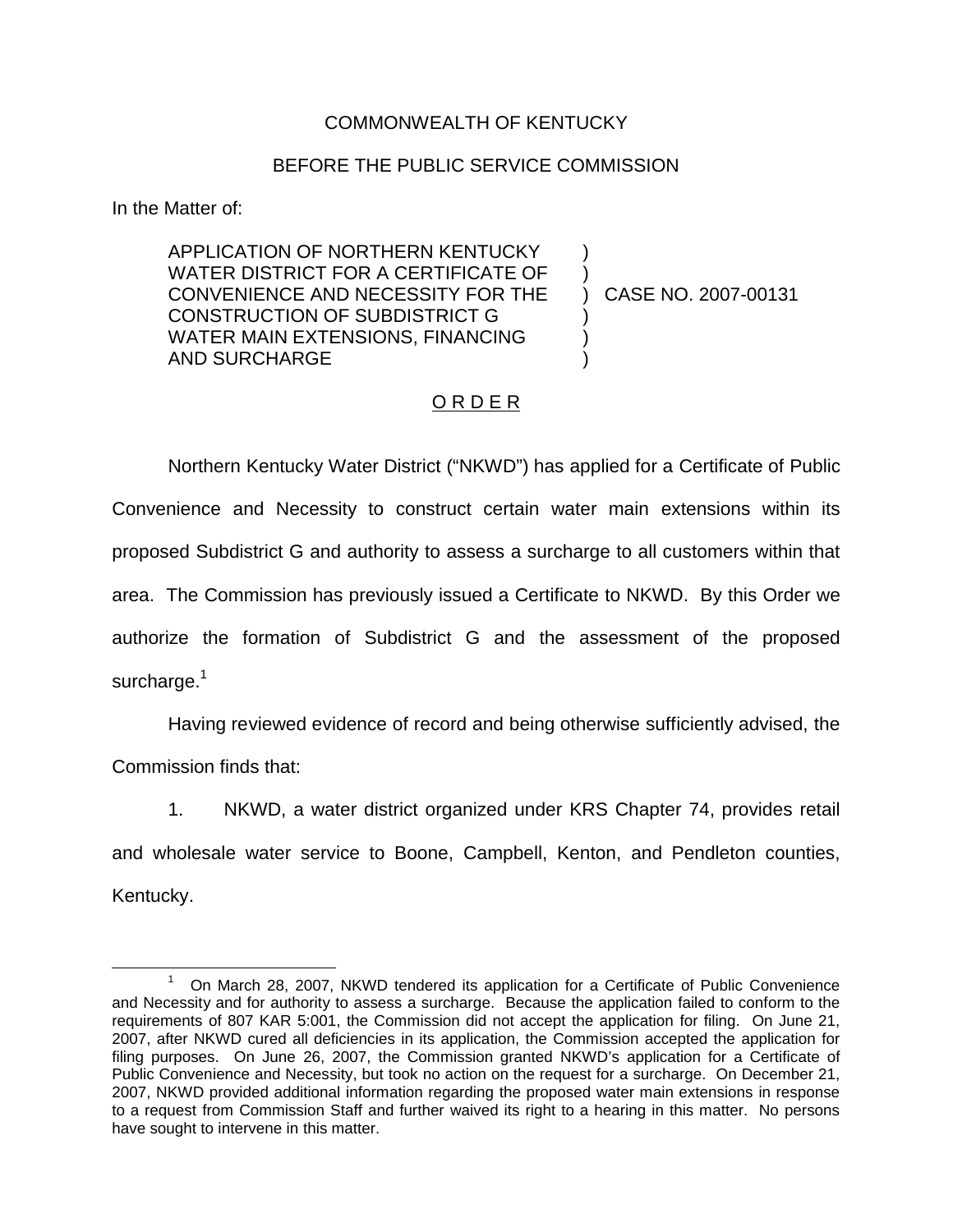2. NKWD proposes to create for administrative, financing, and rate-making purposes a subdistrict known as "Subdistrict G."

3. Under NKWD's proposal, Subdistrict G will consist of the following areas in Kenton County, Kentucky:

a. Banklick Road, Bramlage Road, and Independence Road;

b. Klein Road, Estate Lane, and Petty Road;

c. Misty Lane, Pleasure Isle Drive, Bullock Pen Road, Cody Road, Upton Drive, and Webster Road; and

d. Fowler Creek Road, Sugar Camp Road, Lieberman Road, Wolf Road, and Hollyhock Road.

4. As reflected in Figure 1, the areas of the proposed Subdistrict G are not contiguous or otherwise share a common geographical characteristic.

5. NKWD proposed and has been issued a Certificate of Public Convenience and Necessity to construct approximately 14,520 linear feet of 24-inch water main; 5,658 linear feet of 12-inch water main; 33,548 linear feet of 8-inch water main; 1,511 linear feet of 6-inch water main; and related appurtenances within Subdistrict G to serve 243 additional customers. Approximately 123 of these customers have contracted for water service. The project has a possible customer density of 22.13 customers per mile $^2$ 

6. The total construction cost is approximately \$5,520,822.

 $2^2$  NKWD has provided conflicting accounts as to the number of potential households within the Subdistrict G area. At Exhibit A of its Application, it states that 258 households are located within the area. At Exhibit F, it lists 243 available customers are present in the area. In its response to Commission Staff's request for information, it lists 243 households in the areas contained in Subdistrict G.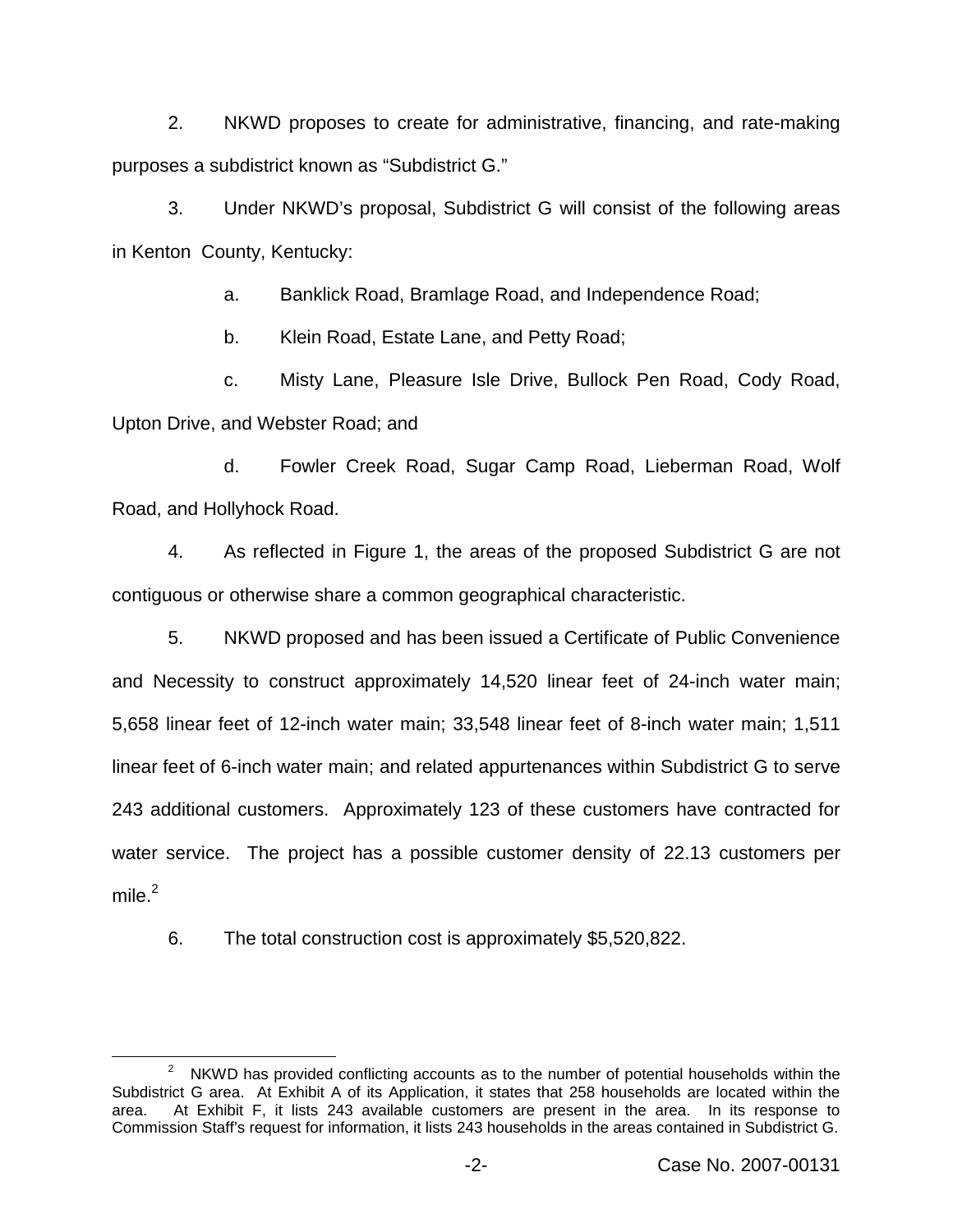

**FIGURE 1 SUBDISTRICT G – KENTON COUNTY, KY**

*Source:* Application, Exhibit C. The highlighted roads and streets within boxed areas represent the proposed Subdistrict G area.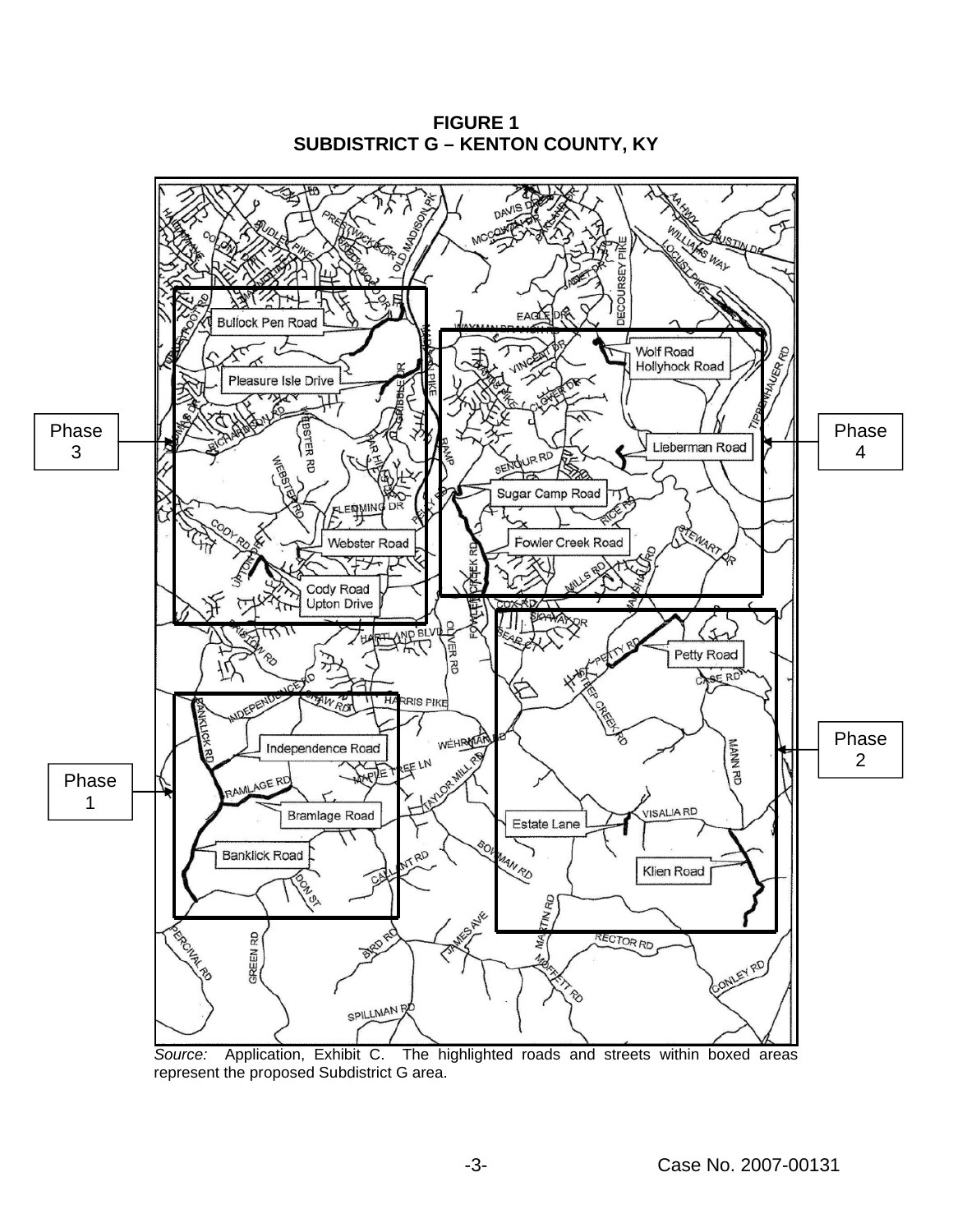7. The project is divided into four phases. The characteristics of each phase are set forth in Table I below.<sup>3</sup>

|                | Cost            | <b>Customers</b>          |                                   | <b>Main Extension</b> |           | Cost            | <b>Customers</b> |
|----------------|-----------------|---------------------------|-----------------------------------|-----------------------|-----------|-----------------|------------------|
| <b>Phase</b>   |                 | Total<br><b>Available</b> | <b>Contracting</b><br>for Service | <b>Miles</b>          | Feet      | <b>Per Foot</b> | <b>Per Mile</b>  |
|                | ,702,292<br>\$  | 60                        | 36                                | 3.83                  | 20,222.40 | \$84.18         | 15.66            |
| 2              | 627,102<br>\$   | 61                        | 32                                | 1.97                  | 10,401.60 | \$60.29         | 30.96            |
|                | 902,435<br>S    | 63                        | 34                                | 2.63                  | 13,886.40 | \$64.99         | 23.95            |
| $\overline{4}$ | ,306,178<br>D   | 59                        | 21                                | 2.55                  | 13,464.00 | \$97.01         | 23.13            |
| Totals         | 4,538,007<br>\$ | 243                       | 123                               | 10.98                 | 57,974.40 | \$78.28         | 22.13            |

## **TABLE I**

8. NKWD determined the areas for inclusion in proposed Subdistrict G through an analysis of all unserved areas of Kenton County that are within its territory. While hydraulic conditions, the availability of sewer service, geotechnical factors, the location of existing water distribution facilities, and conditions of financial grants were considered, NKWD grouped areas for inclusion within the proposed subdistrict primarily on customer density.<sup>4</sup>

9. The selection of unserved areas with the highest customer density maximizes the number of households added, ensures the most effective use of limited funds from government grants, and reduces the level of the surcharge.

 $3$  See NKWD Application at Exhibit F. NKWD's reported differing levels of available customers and contracting customers in its Application and its Response to Staff Request. At Exhibit A (Project Description), NKWD reports 123 contracting customers and 258 total households. At Exhibit F (Sources of Construction Funds), it reports 121 contracting customers and 243 total households. In its Response to Staff Request, NKWD reports 243 households along the segments that comprise Subdistrict G. The total number of contracting customers stated in Exhibit F appears to be the result of an error in addition.

<sup>&</sup>lt;sup>4</sup> NKWD included three segments of the proposed water main extension in Subdistrict G that had lower customer densities because of the need for hydraulic improvements in the general area to permit future extensions in unserved areas. It included four segments whose customer densities were below the average project density of 22.13 because of the availability of public sanitary sewers to structures along those segments. (Customer densities along these lines ranged from 15.78 to 20.69 customers per mile. See NKWD's Response to Staff Request and Waiver of Hearing (filed December 21, 2007).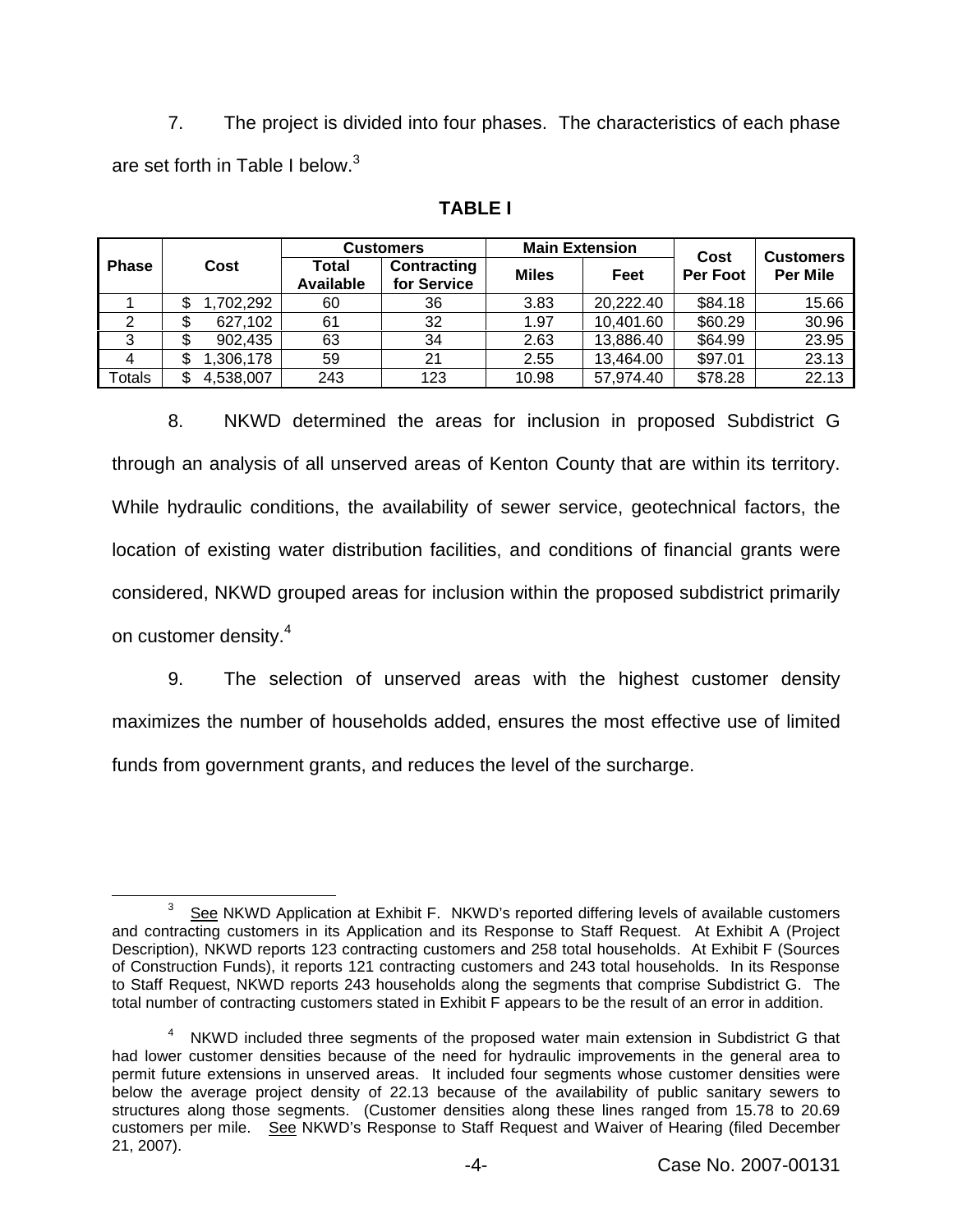10. The areas selected for inclusion in Subdistrict G have among the highest customer density of the unserved areas of Kenton County that are located in NKWD's territory.

11. No public or municipal utility currently provides water service to the proposed Subdistrict G.

12. NKWD funded the total construction cost from the following sources:

a. Appropriated funds from the Kentucky State Treasury and a grant from the Kentucky Infrastructure Authority collectively totaling \$3,000,000;

b. A grant of \$50,000 from the Kenton County Fiscal Court;

c. Proceeds of existing and future debt instruments of \$2,471,381.

13. NKWD has allocated the funds that it will use for the proposed project to various debt instruments in the following manner: <sup>5</sup>

a. \$750,000 from the proceeds of a previous debt issuance;

b. \$1,721,381 from the issuance of the 2007 bond anticipation notes.

14. Of the \$2,471,381 which NKWD is funding through debt instrument proceeds, NKWD has designated \$1,103,095 as a "hydraulic improvement contribution" that should be funded through general rates. This amount represents the difference in cost between using 12-inch water mains and 8-inch water mains on certain portions of the proposed construction. NKWD states that the benefits of the use of the larger size mains accrue to all water customers, not merely those customers within Subdistrict G.

15. Of the \$2,471,381 which NKWD is funding through debt instrument proceeds, NKWD has designated \$750,000 as an "extension contribution." This amount

<sup>&</sup>lt;sup>5</sup> See Case No. 2007-00135, Application of Northern Kentucky Water District for an Adjustment of Rates and Issuance of Bonds (Ky. PSC. filed May 29, 2007); NKWD Application, Exhibit O at 13.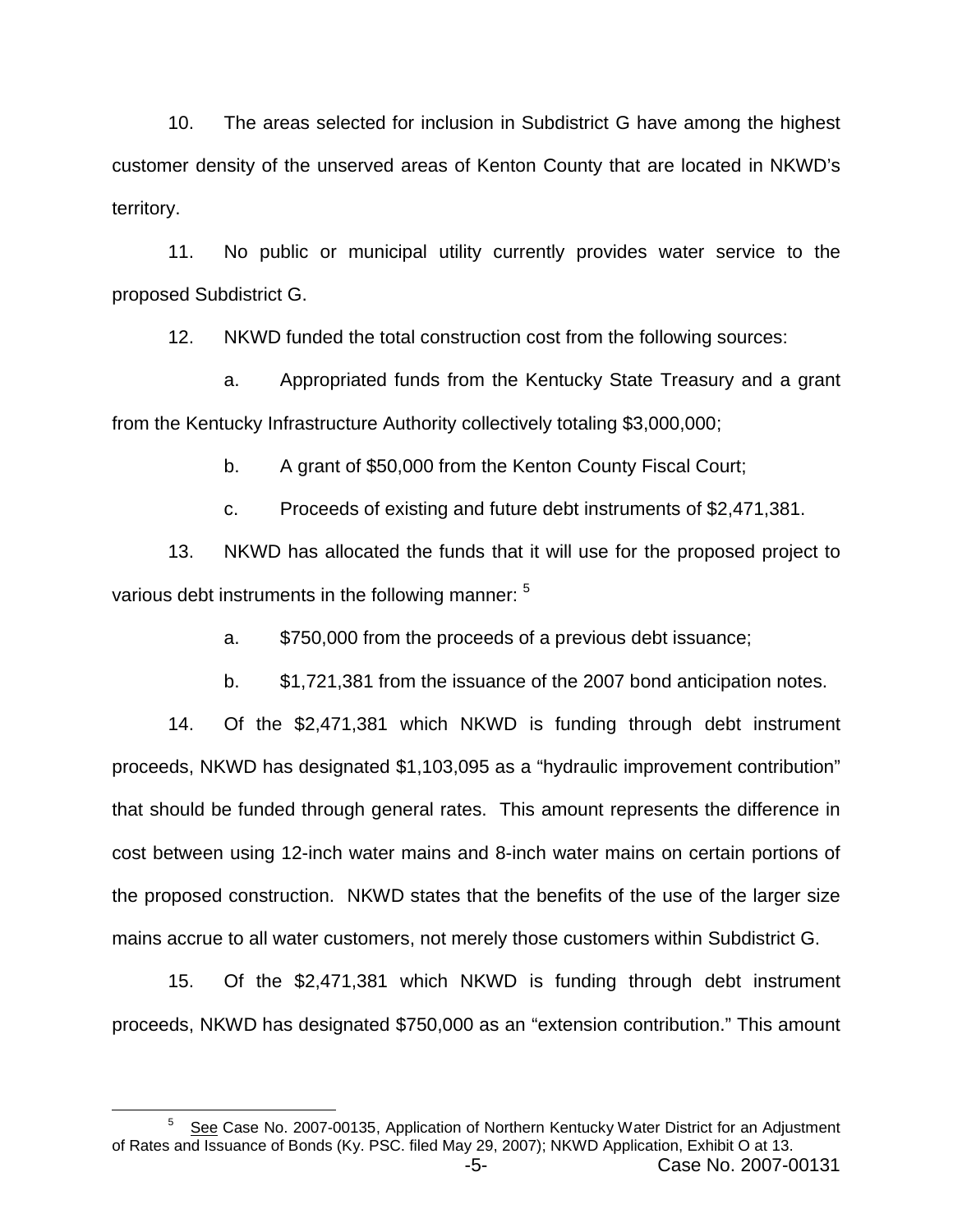represents the share of project costs that all NKWD customers will be funding through general service rates.

16. NKWD proposes that the remaining portion of the cost of the water main extension be apportioned to customers within Subdistrict G through a monthly surcharge not to exceed \$30. It estimates that such a surcharge will recover approximately \$618,286 of the extension's cost, exclusive of any interest on debt instruments issued to finance the proposed construction.

17. In its application NKWD does not state an interest rate upon which the proposed surcharge is based or state a period of time during which the surcharge will be assessed.

18. Were NKWD to extend service to persons residing in the proposed Subdistrict G under its present water main extension rules,<sup>6</sup> each customer would be required to deposit  $$9.945^7$  with NKWD. It is highly unlikely that NKWD would be required to refund this deposit.<sup>8</sup>

Average Cost of Water Main Extension =  $$1,368,286 \div 57,974.40$  feet =  $$23.60$  per foot. NKWD's Required Contribution per Customer = 50 feet x \$23.60 = \$1,180. NKWD's Total Required Contribution = 123 customers  $x $1,180 = $145,140$ . Total Cost of Project Subject to Customer Deposit: \$1,368,286 - \$145,140 = \$1,223,146. Required Customer Deposit =  $$1,223,146 \div 123$  customers =  $$9,944.28$ .

<sup>6</sup> NKWD Tariff, PSC No. 2, Sheet No. 16.

 $7$  \$5,521,381 (Total Cost of Project) - \$3,000,000 (State Appropriated Funding) – \$50,000 (Kenton County Grant) - \$1,103,095 (NKWD Hydraulic Contribution) = \$1,368,286 (Remaining Cost Subject to Customer Finance).

Assuming that 243 customers contracted for service within the first 5 years of the date on which the water mains were placed into service, each customer would contribute \$4,450.80. The record does not indicate that all potential customers would request service within this period. Given that any obligation to contribute to the cost of the water main extension ends after 5 years, it is likely that many customers would defer applying for service until the end of the 5-year period to avoid making any contribution.

 $8$  Supra, note 3.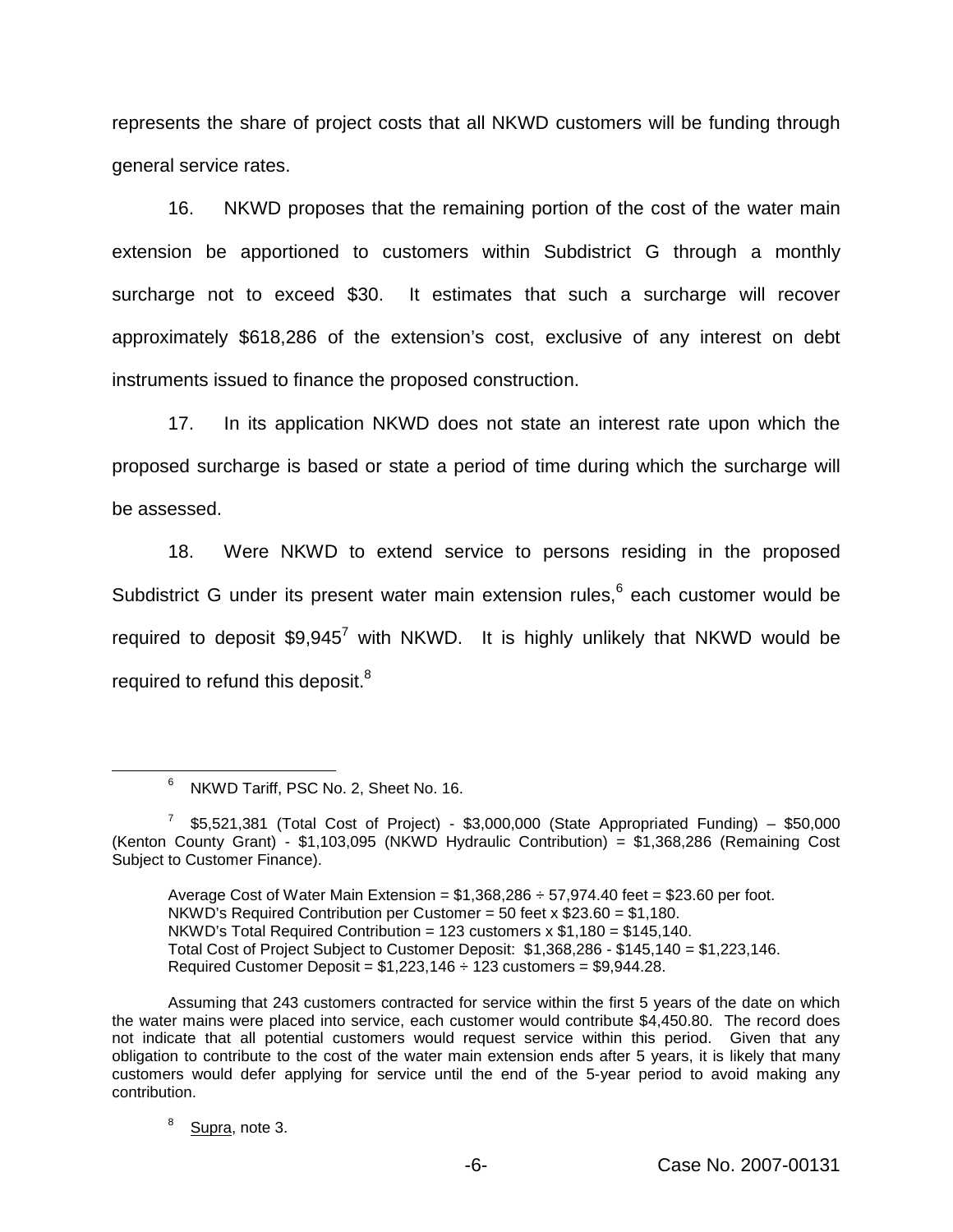19. Assuming the proposed surcharge is not revised during the proposed authorization period of 25 years, a customer located in Subdistrict G would pay a total of \$9.000 toward the surcharge. $9$ 

Based upon these findings, the Commission makes the following conclusions of law:

1. Where a subdistrict is created for rate-making purposes, the areas placed within that subdistrict should have some common characteristic or interest. The proponent of the subdistrict's creation bears the burden of demonstrating the reasonableness of the subdistrict's boundaries. At a minimum, it should demonstrate that the subdistrict's territories are served by common utility plant and facilities or share common geographic characteristics. Absent such demonstration, any rate that is based solely on a customer's location within the subdistrict's territory may be deemed unreasonable.<sup>10</sup>

2. The areas within the proposed Subdistrict G share a common characteristic – high customer population density – when compared to other unserved areas with Kenton County.

 $9$  \$30 x 12 months per year x 25 years = \$9,000. Assuming an interest rate of 3 percent per annum, the present value of these payments is \$6,279.

<sup>10</sup> Case No. 2000-00171, Application of Northern Kentucky Water Service District for a Certificate of Public Convenience and Necessity for the Construction of Sub-District D Water Main Extensions and Surcharge (Ky. PSC May 31, 2000) at 8.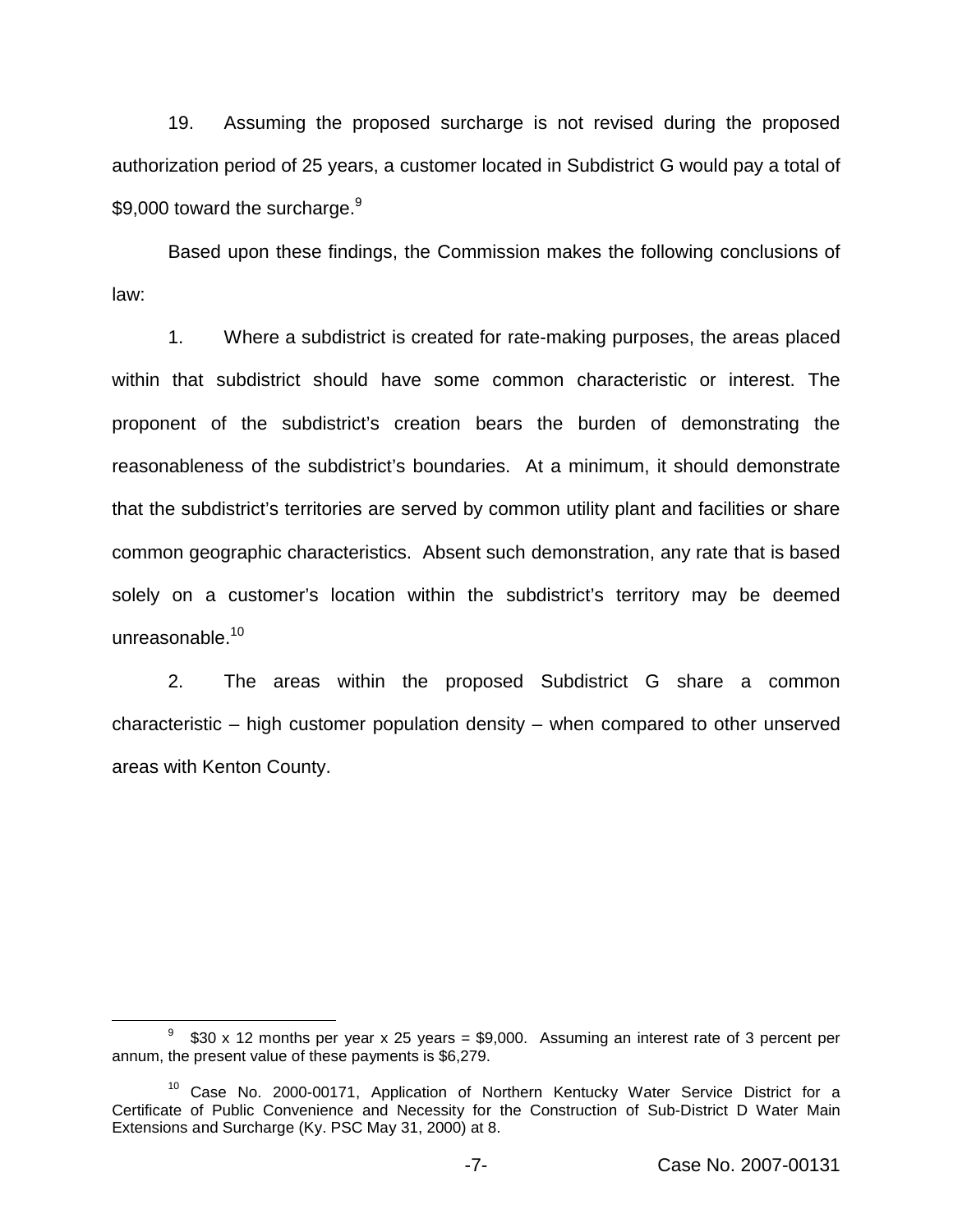3. The use of customer density as the distinguishing factor to develop a rate to recover the cost of water main extensions to unserved areas may be reasonable depending upon the circumstances of the extension.<sup>11</sup>

4. KRS 278.040(3) and KRS 278.280(1) authorize the Commission to develop rules for the furnishing of utility service to the public.

5. Administrative Regulation 807 KAR 5:066, Section 11(1) and (2), establishes a methodology for water main distribution extensions. Administrative Regulation 807 KAR 5:066, Section 11(4), permits a water utility to develop arrangements for water distribution main extensions that differ from this methodology.

6. The proposed surcharge represents a different arrangement for making water distribution main extensions.

7. Under the circumstances NKWD has demonstrated that its formulation and calculation of the proposed surcharge results in a fair and reasonable rate and a reasonable alternative to existing methods of making water distribution main extensions.

8. NKWD's proposed plan of financing the water distribution main extension does not involve the immediate issuance of any long-term evidences of indebtedness and, therefore, does not require Commission authorization.<sup>12</sup> Prior to the issuance of any long-term evidences of indebtedness that will refund or retire any bond anticipation

 $11$  In any future proceeding in which NKWD applies for authority to assess a surcharge to finance a water distribution main extension to an unserved area, it should include in its application a listing of all unserved areas within its territory ranked according to customer density. Such listing should clearly indicate the unserved areas that are included in the proposed subdistrict and identify any special circumstances that supported inclusion of the unserved area in the proposed subdistrict (e.g., area located along a route needed to connect higher density areas; inclusion allows for hydraulic improvement for future extensions). NKWD should also clearly identify all other factors that were considered in its selection of the areas to be included in the proposed subdistrict and describe the effect of these factors on its decision.

 $12$  KRS 278.300(8).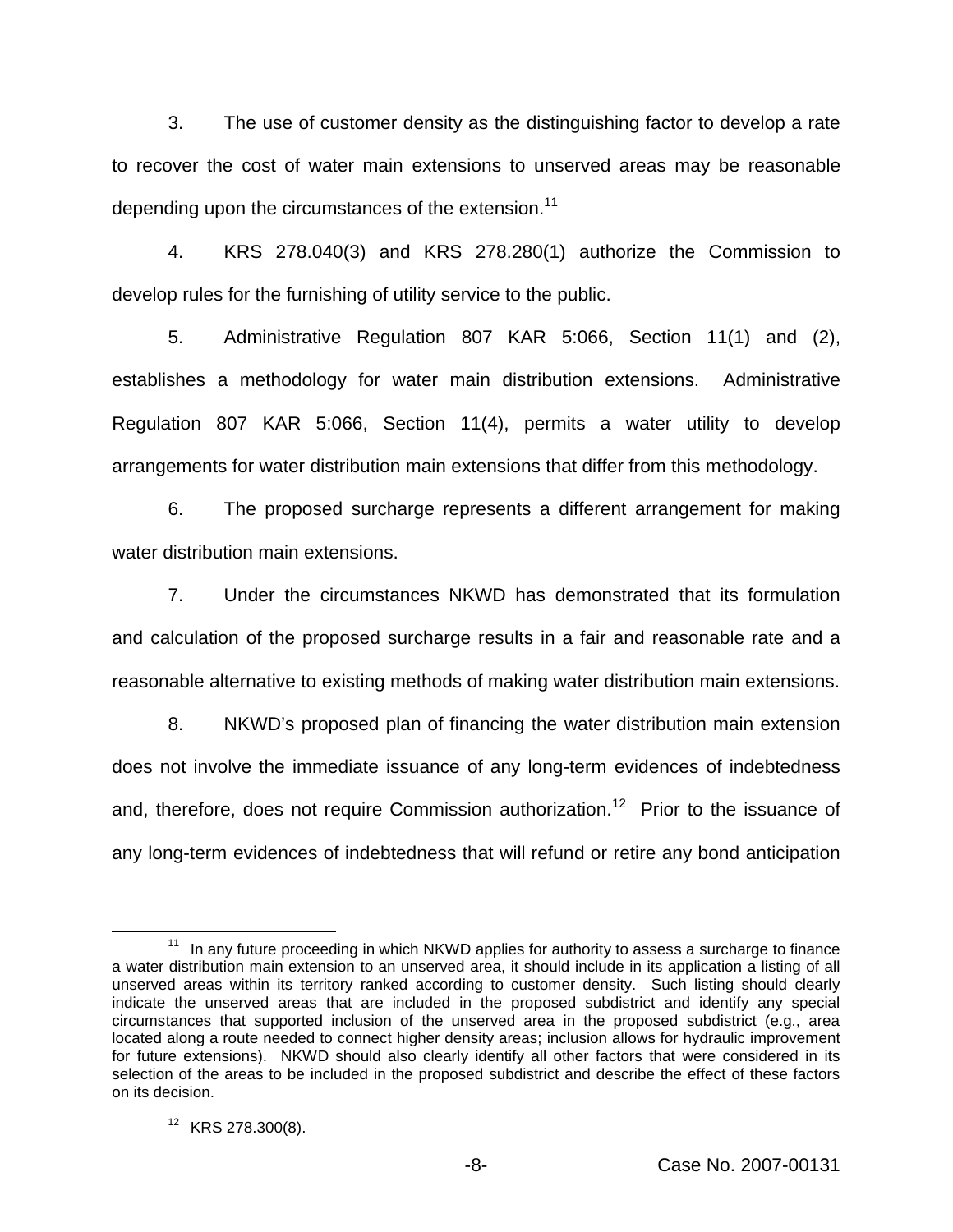notes used to finance the proposed construction, however, NKWD should seek Commission authorization for such action.

IT IS THEREFORE ORDERED that:

1. NKWD is authorized to assess each customer of Subdistrict G a monthly surcharge of \$30 subject to the conditions set forth in Ordering Paragraphs 2 through 10.

2. NKWD shall cease collection of the surcharge 25 years from the date of this Order or upon the billing of  $$1,107,000<sup>13</sup>$  to customers of Subdistrict G facilities, whichever occurs first.

3. NKWD shall identify the surcharge as a separate line item on its bills to Subdistrict G customers.

4. On April 1, 2009, and each year thereafter so long as NKWD assesses the surcharge, NKWD will adjust the surcharge level to reflect the number of Subdistrict G customers as of December 31 of the preceding year and the annual expected revenue of \$44,280.<sup>14</sup> In no event, however, shall the level of the surcharge exceed \$30 per month.

5. Beginning in calendar year 2008, for the period from the date of this Order, and for each calendar year thereafter in which the surcharge is effective, NKWD shall submit with the annual financial and statistical report required by Administrative Regulation 807 KAR 5:006, Section 3(1), a written report stating:

 $13$  This amount is based upon the assumption that Subdistrict G would serve an average of 123 households during the 25 years following the construction of the proposed water distribution mains.  $$1,107,000 = 123$  households x \$30 per month x 300 months.

<sup>&</sup>lt;sup>14</sup> \$44,280 = 123 households x \$30 per month x 12 months.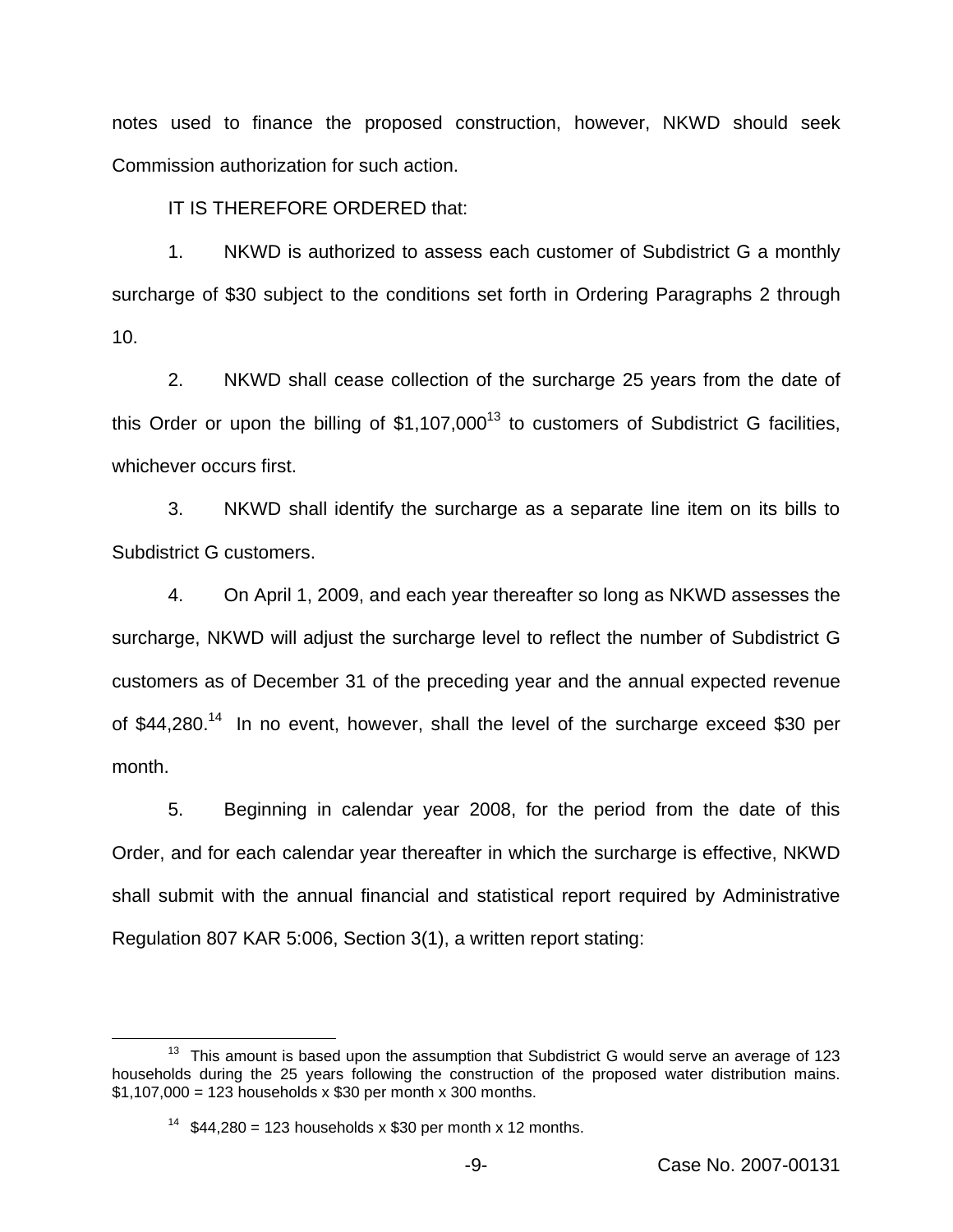a. The number of customers in Subdistrict G as of December 31 of the preceding year;

b. The total surcharge billed during the preceding calendar year;

c. The total surcharge billed since the date of this Order;

6. In its written report submitted for calendar year 2012, NKWD shall describe how Subdistrict G facilities have been integrated into NKWD's overall operations, shall list and describe the benefits, if any, that Subdistrict G facilities provide to non-Subdistrict G customers, and shall state whether further adjustments to the surcharge are necessary to reflect these benefits.<sup>15</sup>

7. NKWD shall for accounting purposes maintain separate accounts for the billing and collection of surcharge proceeds.

8. Within 20 days of the date of this Order, NKWD shall revise its filed rate schedules to contain the Subdistrict G surcharge and a description of the area that Subdistrict G comprises. At a minimum, this description shall include a map of the general area and a listing of all streets and roadways within Subdistrict G.

9. NKWD shall maintain a current description of Subdistrict G in its filed rate schedules so long as the Subdistrict G surcharge is effective.

10. All persons who receive water service through the Subdistrict G facilities or through water mains that are laterals to or extensions of those facilities and are not part of any NKWD subdistrict that is subsequently created, shall be considered within Subdistrict G and shall be assessed the surcharge.

<sup>&</sup>lt;sup>15</sup> The Commission reserves the right to periodically examine NKWD's use of subdistricts for the purpose of funding water main extensions and whether changing circumstances render the continued assessment of previously authorized surcharges reasonable. Such examination may be conducted in a separate proceeding initiated pursuant to KRS 278.260 or in a general rate adjustment proceeding that NKWD has initiated.